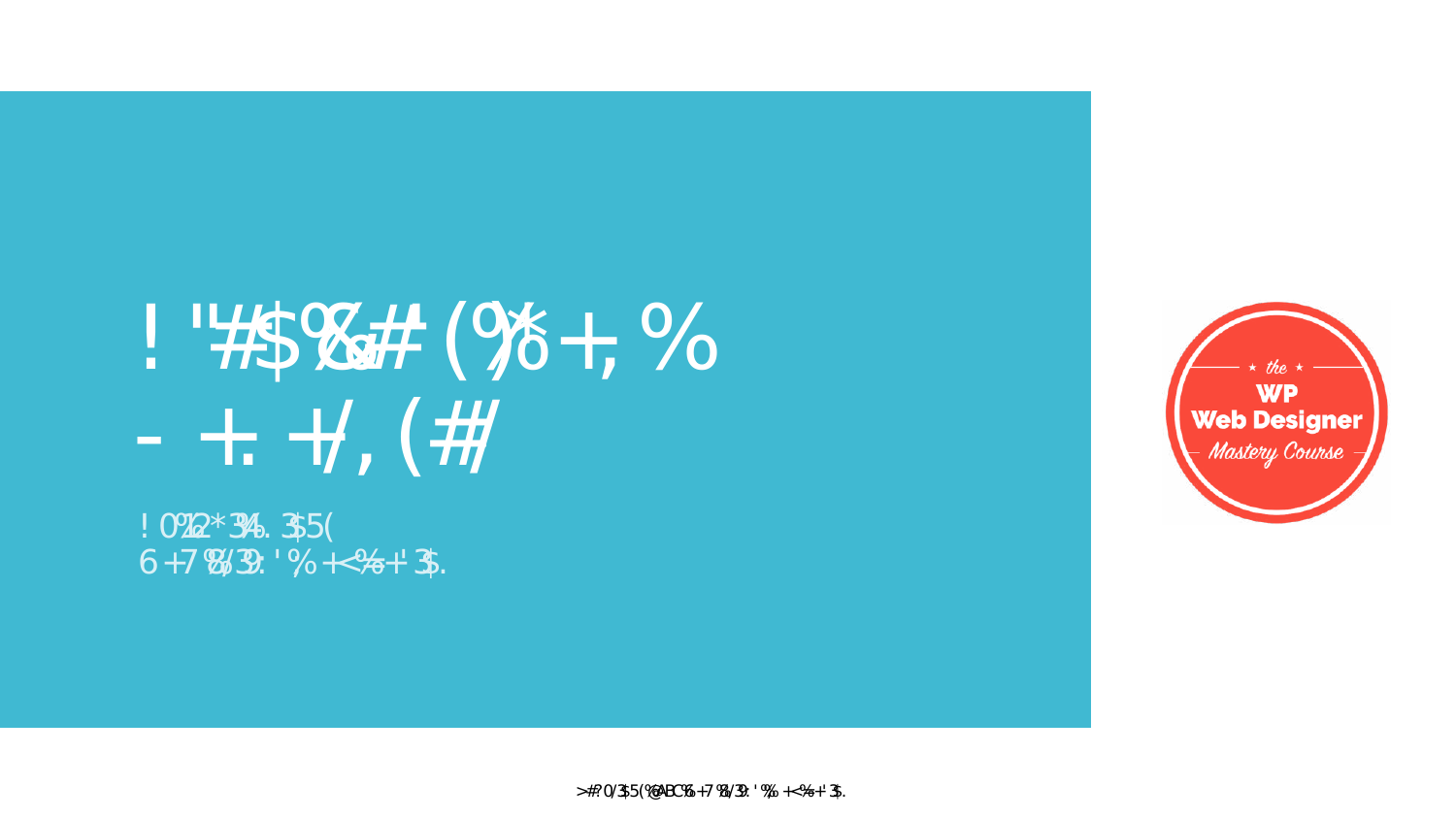$\%$ ", 740A/3\$FGHI\$J \*#\$.40916\$\$> \*2\$@ \*60A'



- $\cdot$  > /&3\$2+"A6\$8"\$7")\$4\*&8\$0"\$7")4\$0" 8)6347:\$%4\*&3\*\$&"8\$6/&4\*\$&\$+063\$  $\#$   $\frac{1}{2}$   $\#$   $\frac{1}{2}$   $\frac{1}{2}$   $\frac{1}{2}$   $\frac{1}{2}$   $\frac{1}{2}$   $\frac{1}{2}$   $\frac{1}{2}$   $\frac{1}{2}$   $\frac{1}{2}$   $\frac{1}{2}$   $\frac{1}{2}$   $\frac{1}{2}$   $\frac{1}{2}$   $\frac{1}{2}$   $\frac{1}{2}$   $\frac{1}{2}$   $\frac{1}{2}$   $\frac{1}{2}$   $\frac{1}{2}$   $\frac{1}{2}$
- $\cdot$  ;6\$/\*4\*\$&\$, 4"9\*66\$0" \$7")4\$9+0\*" 3?6\$2)60" \*66\$3/&3\$7")\$9&"\$94\*&3\*\$&\$  $9$ /\*91+063\$:"4\$3/&3\$#0++\$/\*+,\$/\*5\$8"\$&\$A""8\$0"2-\$
- C4"B08\*\$&\$463\$"<\$4\*6")49\*6\$7")4\$9+0\*"36\$#0++\$<0"8\$)6\*<)+:\$
- $\langle$ "4\$7")4\$" 09/\*=\$8"\$&\$9"5, &406""\$, "63\$2\*3#\*\*"\$3/\*\$", 30"" 6\$/\*+, 0"A\$  $p^*$ , \*'', +\*\$''\$5&1\*\$/\*\$8\*9060''' \$1&3\$0\$2\*63\$:''4\$1'\* 5:\$
- $\cdot$  ;  $\&$  /  $*$  4  $*$   $\&$  4  $*$   $\&$   $\big)$  +30, + $*$   $\int$  , 30''' 6 $\&$  '44, 4'' A4& 56 $\int$ ' 4 $\&$ , , +09&30''' 6 $\int$   $*$  + $*$  B&' 3\$
- $\cdot$  >/&3\$, 4"8)936\$"4\$&, , +09&30"' 6\$8"\$7")\$3/0' 1\$9&' \$2\*\$/\*+, <)+\$3"\$7")4\$  $9 + 1$   $1$   $36.52$   $60$   $* 66 * 6$ :  $60$   $* 85$ ,  $* 6382$   $* 387 * 5$ ,  $4$   $* 8$   $9380$   $* 85$   $* 1 + 905$  $\frac{1}{1}$  +, :
- $\cdot$  . /0' 1\$&2")3\$3/\*\$, 4"2+\*56\$7")4\$08\*&+\$9+0\*"3\$/&6:\$;<\$"" \*\$, \*46""\$/&6\$  $3/83\%6$ ) \*  $\frac{45}{3}\%$  '63\$''<\$ $\frac{7*5*}{5*}\#0+3$ .  $\frac{2*3*}{1*}$  30''' 6\$9&' \$7'') \$''<<\*4-\$

 $('')$ \$1' "#\$#/&3\$7")4\$9+0\*' 36\$634)AA+\*\$#03/:\$>403\*\$6"5 \*\$, "636\$3/&3\$/\*+, :

## $!$  "#\$%&'  $\mathcal{X}$ ")\$  $! *_{t, -}$

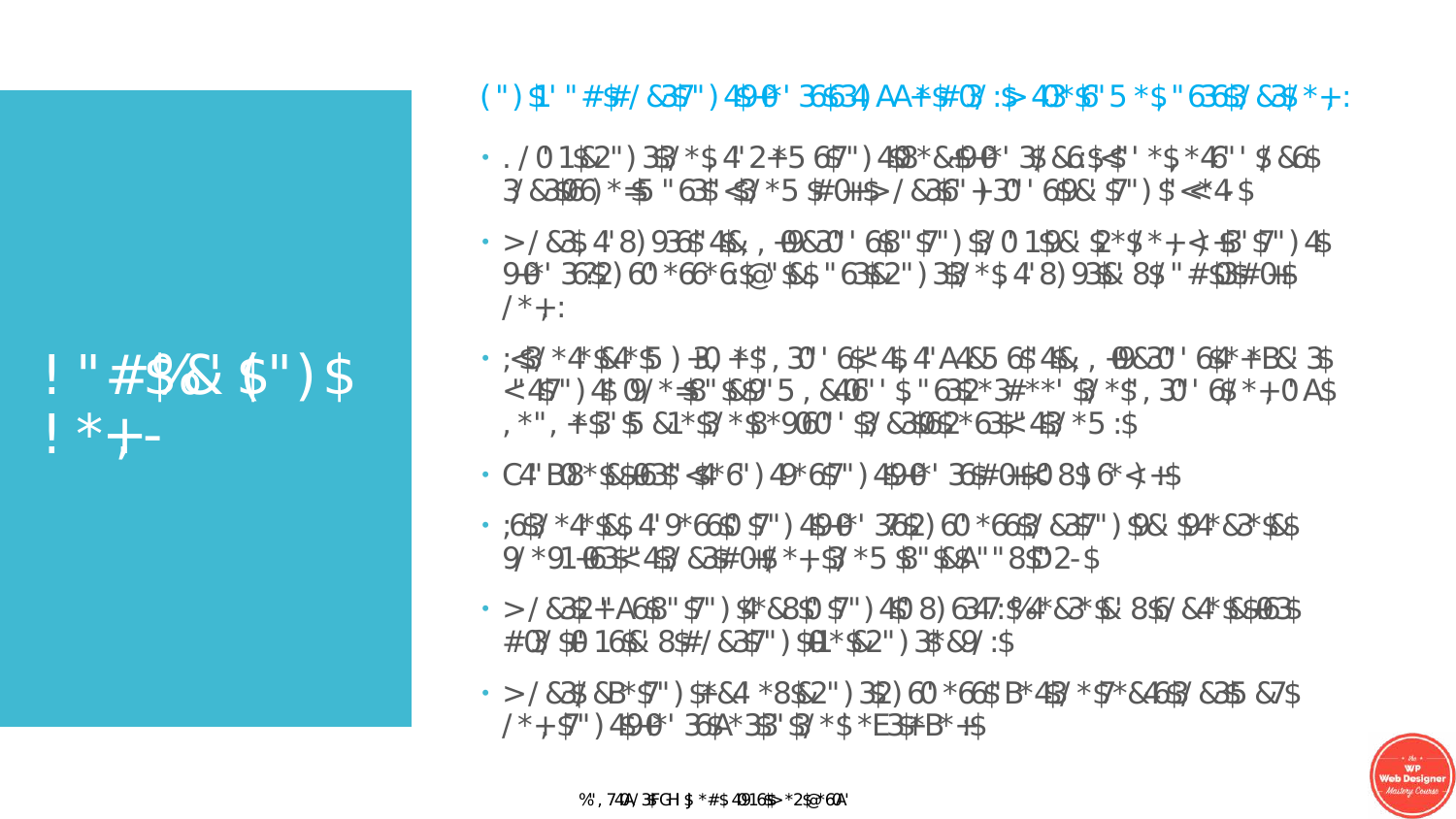$C453.(1''$'DEFG'+*, '9.(7@''] * H'I *&(1)$ 

 $(14)^{4}$ )'4>>\*.'#'64.\*'()=2\*5\$'''.\*&54)&\*'\$4-''

 $\frac{4!}{2*}$ &&4)  $\frac{1!}{2}$  15>0?'\$4'340.'/?(\*)\$& $\phi$ 

 $45() (4)' 4)'$ \$" \* 6 -

 $$^{\prime\prime\star}6^{\star}$ @





 $A''4$ , '340.'.\*#2\*.&'\$"#\$'340.'/465#)3'(&'.\*?\*8#)\$B'#, #.\*'#)2'  $$#<$  () 1'5#.\$'()', "#\$%"'#55\*) () 1'()'\$"\*', 4.?2 $\Phi$ 

 $\cdot$ ! "#\$'#.\*'\$''\*'/0\$\$()1'\*21\*'(&&0\*&'()'340.'()20&\$.3'#)2', "#\$'(&'340.'

• 7#8\*'340'&\*\*)'#'9, \*\*\$'4.'#': 0\*&\$(4)'()'#'; ()<\*2=()'>4.06'\$''#\$'340'

• 7#&'#)3\$''()1'''#55\*)\*2'()'\$''\*'6\*2(#'.\*/\*)\$?3'\$''#\$'340'/#)'?()<'\$4'

• ! "#\$'''4?(2#3&'#.\*'/46()1'05-'! .(\$\*'#'54&\$'\$''#\$'.\*?#\$\*&'\$4'\$''\*'

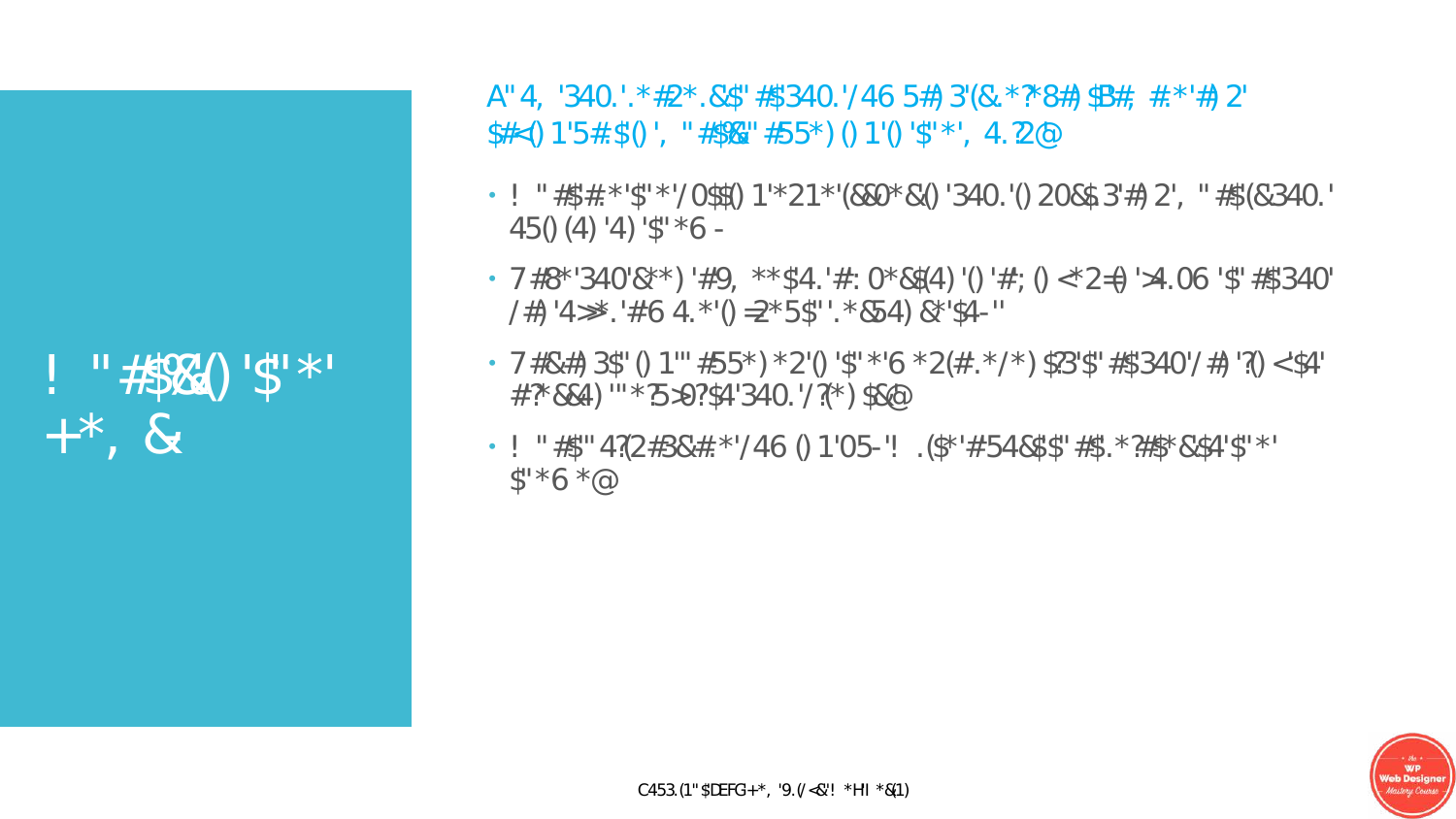$!$   $...$   $8#85 * % > ?@A.B+O.C#V13. D+2.E+3%$ 

# $!$  "#\$%" (

- $\cdot$  !  $\#$ +\$%+,\$,%".,&(64"+(/+#3,&(,8""#,&(-"3\#8,4&3\7
- $\cdot$ ! #+\$%+,\$(,&(6'5#\$. \*&/,O&%\*,3%\$%B%&/3,&9. '#%\$(%%',8' "#,&(-"3%#87  $\cdot$  : (%+#; &+O,3' 9+' (+,&(,8' "#,6&+4-,\$(-,O#&%+,\$2' "%&%7
- $\cdot$  ) \* \$#+, \* +4. 6"4,&(6" 5#\$. \*&/3, O&%\*, 8" "#, \$" -&+ (/+7)
- $\cdot$  ) \* \$#+,\$,#' " (-".,+\$/\*,O++1,O&\*,%\*+,%\*#++,2+3%24' 5,. '3%3,' 6,%\*+,  $O++17$ .
- $\mathbb{R}^*$  ; & + , % + , 2 + 3% \* 6, & (6" # 9 \$% \* (, 0 & \* " "% \* \$ ; & (5, %", /# + \$% +, & \& 8" "#3 + 46 =,

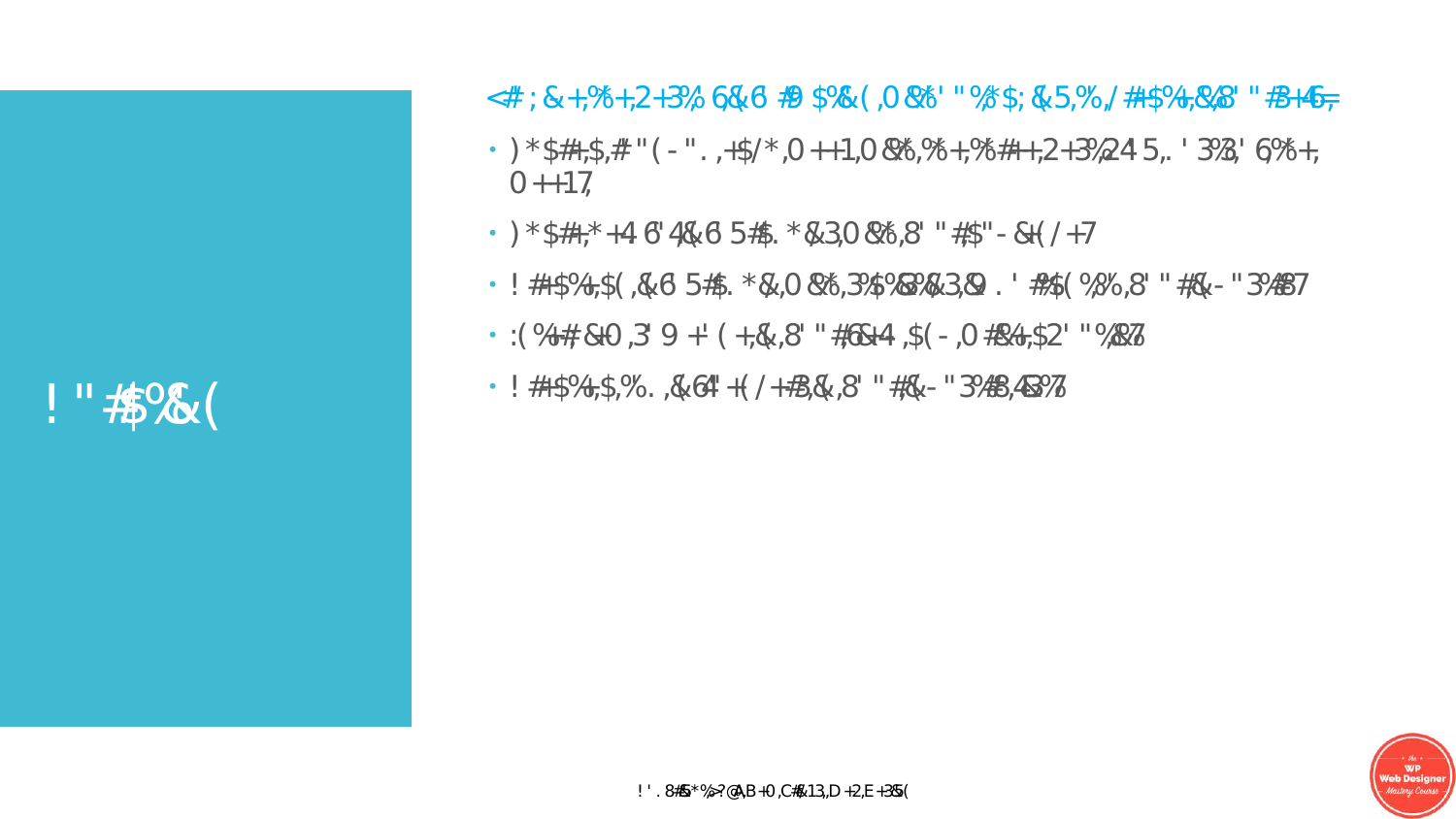$\mathbf{F}$   $''$   $''$   $\mathbf{S}$   $''$   $''$   $\mathbf{S}$   $''$   $''$  $0^*$  +

These posts generate the most interaction. Take a stand and  $88$ # $8$ # $/$  $4$   $1$   $9$   $+$   $1$  $/$  $4$  $0$   $4$  $/$  $20$  $+$ 

- $\cdot$  ,  $-$  ' % the ''% the \$% of & . #" /O #1 '' \$/  $\frac{4}{9}$ &2\$ .  $\frac{1}{3}$  13#4 ' /O #1 '' \$/  $\frac{4}{9}$  50# '& #  $\frac{1}{6}$  O #  $s + 607\%$   $B''$ )&  $8$   $f''$  &  $m$  &  $f''$
- 9':0#1"\$#-'2#'�<0/)0&70#=)%-#'#7>)0&%#'/#7">>0'8\$0#%-'%#  $1''$ \$#?0>%#. % $''$ &8>1# +"\$%@#4-'/0#%-0#0.. "&#0'/&023#
- A' 50#" #%"<)7#" &2#. "/0#%-0#%\$%-#: 0/. \$.#?)7%}"&#" + "\$%#)%3
- $\cdot$  , '%80%. #1 ''\$#?/\$. %' %02#" + ''\$%#1 ''\$/#6''+#" &2#= ' %#1 ''\$#2 ''#  $= -0$ & $\frac{4}{4}$ // $+ - 0$ &.@
- $\cdot$  4-'/O#-''=#2''#1''\$#20'%#=)%-#'#2)??)7\$%#+\$.)&0..#.)%\$'%}'&#'/#  $207)$ .)"&3
- $\cdot$  B.#%-O/O#"#2O+"%O#"+"\$%#"#%"<)7#}&#1"\$/#&2\$.%/1@#C\$%#1"\$/#  $20'$ . #'\$\#\-0/03#

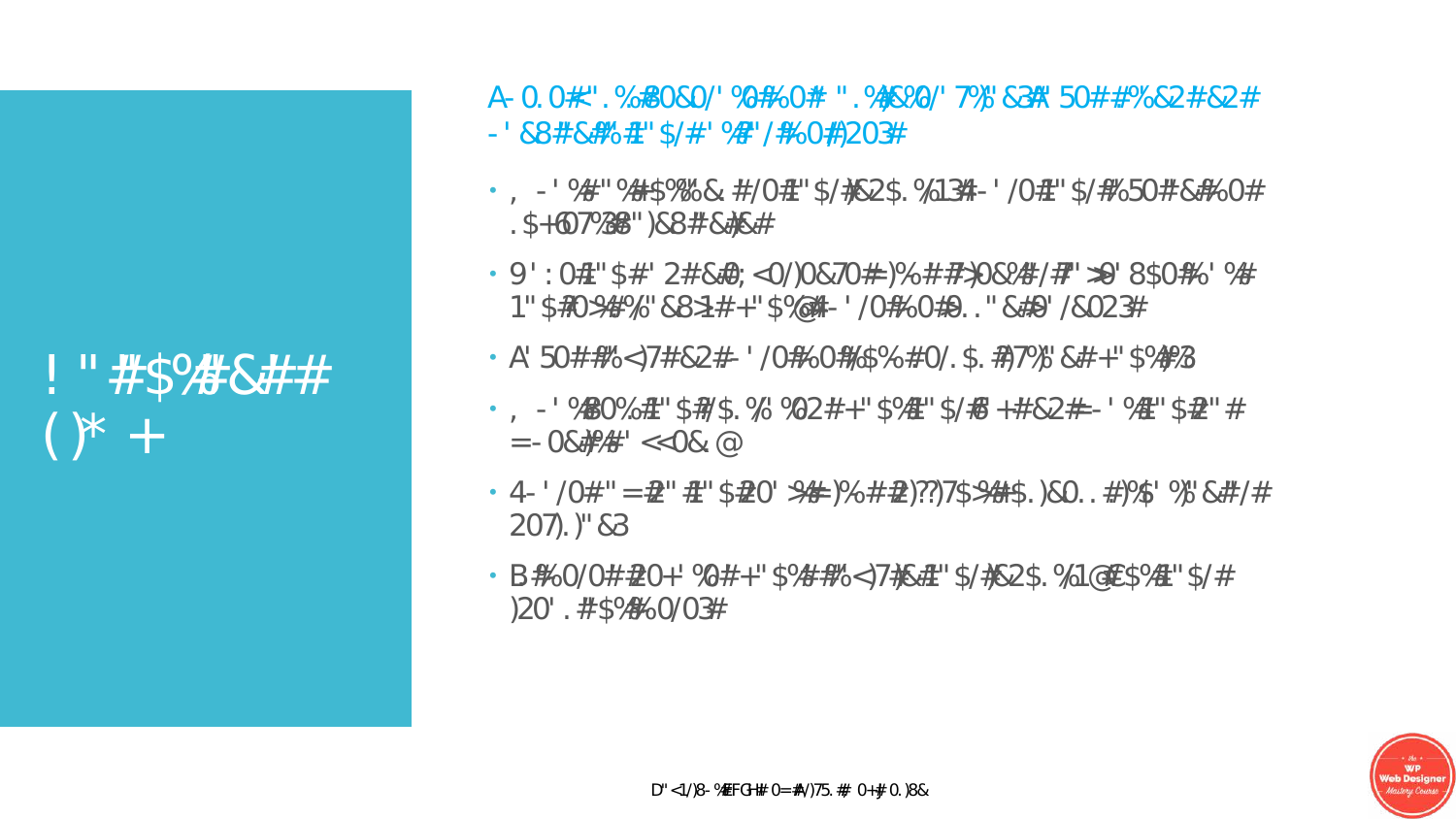$C($ ;  $.872 - #$ DEFG\$H"O\$I  $879$ >'\$4"6\$@"'72)



## $\frac{1}{2}$  "#\$%"8"  $\left(\right)$  \*+

- $4 *$ #\$\*&"\$/75"\+-7) 2'\$.  $(1$ &\$9+7")#'\$)""8\\\$(\\$)  $(O$ \$\*6 $(1\text{#S.} (1:$
- $\cdot$  4 \*#\$\*&"\$. (1&\$– (667"':
- $\cdot$ ,  $-$  (O\$\*\$; 79#1&"\$(/\$. (1&\$(//79"?\$. (1&\$; "#?\$. (1&\$2 \*&8")3\$
- $\cdot$  = (O\$8 (\$. (1\$-  $\star$ ) 8+"\$ $\star$ \$;  $\star$ &#791+ $\star$ &\$87//791+#\$"7#1 $\star$ #7():
- $\cdot = (O\$  (\$.  $(1\%") \frac{1}{6}$  \eta \text{ B} \text{ B} \text{ B} \text{ B} \text{ B} \text{ B} \text{ B} \text{ B} \text{ B} \text{ B} \text{ B} \text{ B} \text{ B} \text{ B} \text{ B} \text{ B} \text{ B} \text{ B} \text{
- $4 *$ #\$\*&"\$.  $(1$ &\$ $*$ 5 $($ &7#"\$;  $(89 * "$ #":\$
- $\cdot$  4 \*#\$8 (\$. (1\$8 (\$) \$. (1&\$/&""\$#7<":\$
- $4 \frac{1}{4}\$   $\frac{1}{8}\$  (1&\$; & (819#757# . \$")  $9\$
- $\cdot$  4 \*#\$– \*5"\$6"")\$. (1&\$6722"'#\$#/"\$8"97'7()':
- $\cdot$ ,  $-\times$ &"\#-"\\$"\# (&.\\$(\\$-(O\$.(1\\$2(\#\#\(\\$O-"&"\\$.(1\\$\&"\3\

@"5"+(;  $\sqrt[6]{8}$ "+\*#7() '-7;  $\sqrt[6]{0}$ 7#-\$. (1&\"\*8"&'3\)B17&7)2\$<7)8' $\sqrt[6]{0}$ \*)#\(\$  $\geq$  (O3\$)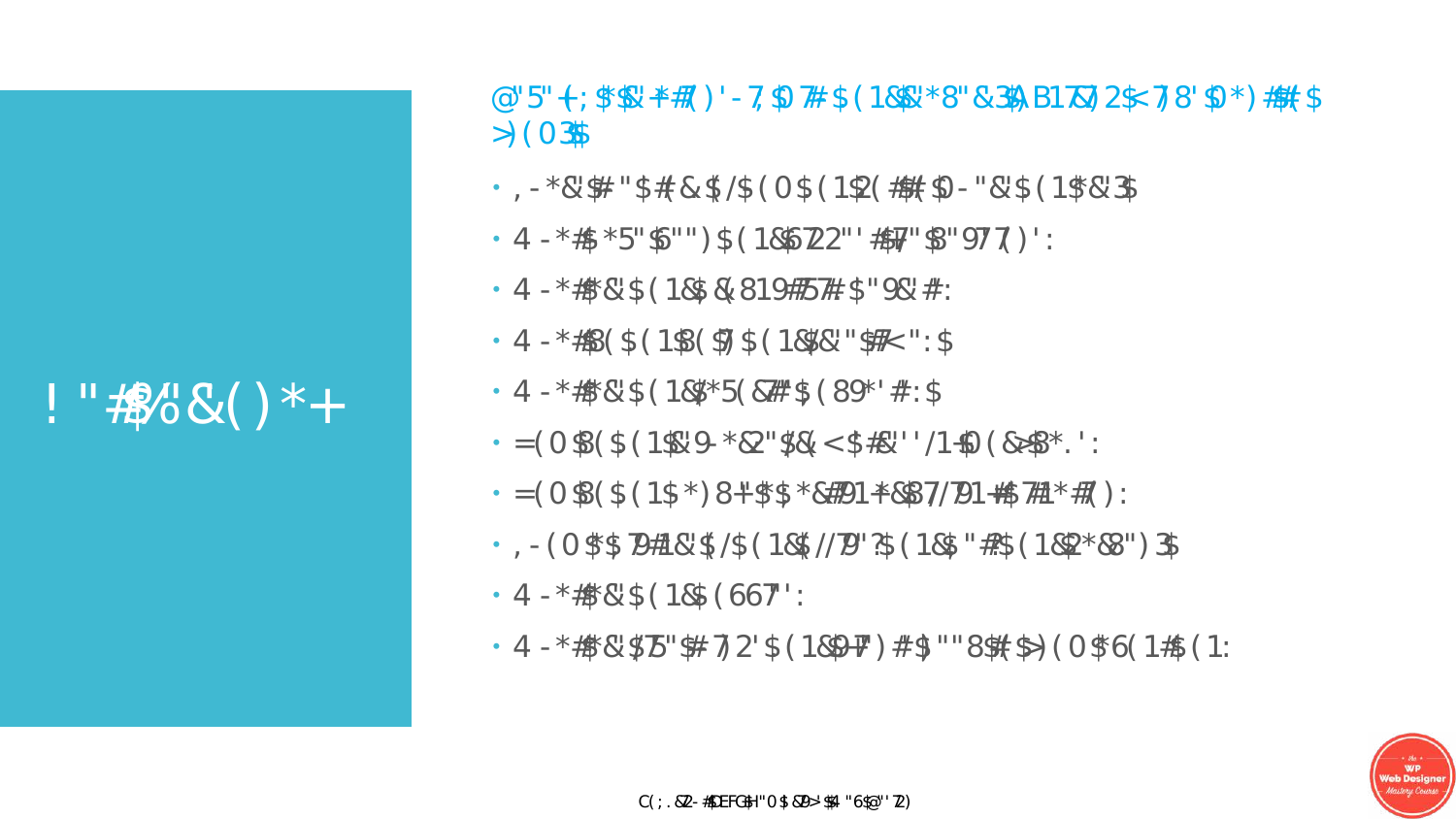$1''''''$   $\frac{4}{3}$   $\frac{1}{3}$   $\binom{11}{1}$ 

- $A0''$ <@\$42)#\$#"\$6)"4\$, "&B\$3&#\$-")#\$/0#\$82".0-\$242, \$4.#+\$, "&'10@\$\$
- $\cdot$  \* +, \$-.-\$, "&\$/0#\$1#2"#0-\$)\$, "&'\$3&1.)011\$2)-\$+"4\$-"01\$#+2#\$5260\$  $2\frac{5}{2}$ .770'0) 80\$ ) \$, "&'\$3&1.) 011%
- $\cdot$  (2:0\$, "&\$+2-\$2), \"&/+\".501\$)\$, "&'\$3&1.)011\+2#\$, "&\$  $"$ : 0'8250:
- $\cdot$  ("4\$-"01\$, "&'\$8"5<2), \$-.770'\$'"5\$5"1#\$''7\$, "&'\$8"5<0#.#"'1;
- $\cdot$  ("4\$-"\$, "&'\$10': .801\$-.770'\$'"5\#+0\$10': .801\$''7\$'#+0'1\$)\$, "&'\$  $i,j$  – & 1#', %\* +, \$1\#+2#\$ 5 < '' '#2) #%
- $\cdot$  =+2'0\$1"50\$8"5<2), \$)041\$#+2#\$, "&>'0\$<'"&-\$'79\$
- $\cdot$  \* +0'0\$2'0\$, "&\$1<026.)/\$2)-\$4+2#\$2'0\$, "&\$1<026.)/\$23"&#;\$=+"4\$  $y''$  &  $\frac{100}{2}$  (0'#.10\$2) – \$2&#+"'.#, 9
- $\cdot$  =+2'0\$2\$8&1#"50'\$10':.80\$0?<0'.0)80\$#+2#\$1+"41\$4+2#\$6.)-\$"7\$  $381.$ ) 011\$, " $8\frac{1}{2}$ "0%
- $\cdot$  =+"48210\$2\$8@0)#\$2)-\$#+0\$/'02#\$4"'6\$#+0,\$2'0\$-".)/9

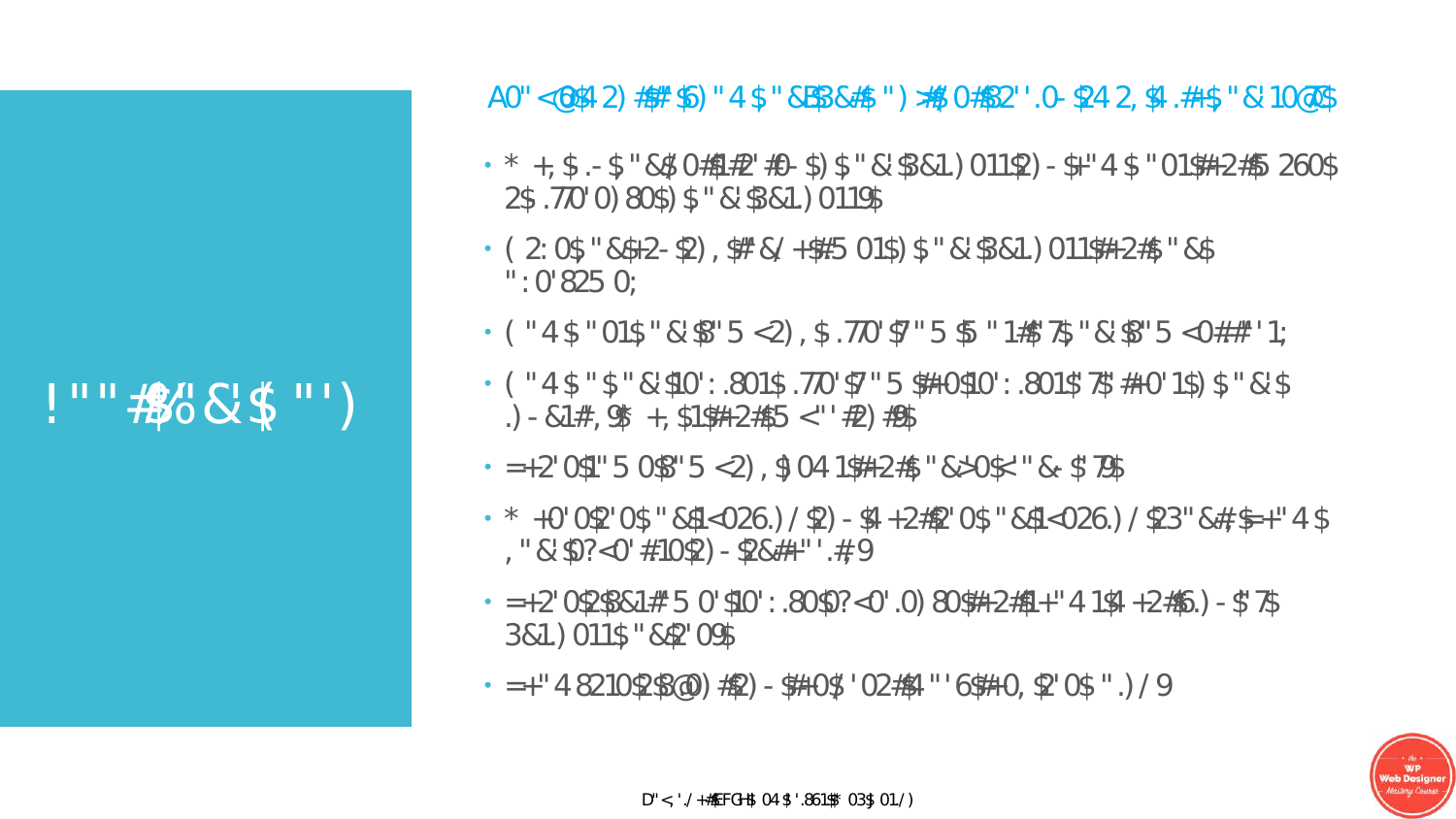#### $\frac{1}{2}$  "#\$%&" # $\frac{1}{2}$ "

- $9#$ ' 45\$/2#\$0&/7\#, "\$-&/65\$: 1\$., /6(4\*\$1/2&\'''5"&.\$'\$\*//5\(7"C
- %&"" #"\$\*&" +, (-.\$/0\$1/2&\$0")/&(#"\$32/#".\$" 45\$., "&"\$6, "#\$"" -, \$  $7"14.$   $\frac{4}{31}/28$
- $\cdot$  9, '&"\$' \$02441\$)(5"/\$/&\$.#/&1\$' : /2#\$1/2&\$(452.#&18
- $\cdot$ ; ')"\$'\$/4#".#8
- $\cdot$  < ' = ''\$' \$)(5 ''/8
- $\cdot$  >/\$' \$.2&) "18
- $\cdot$  %  $\cdot$  #"\$\$32(?8\$)
- $\cdot$  >/\$' \$+, /#/., //#\$' 45\$., ' &''\$./7 ''\$024\$+(-.8\$
- $\cdot$ ! () "\$' \$: ", (45\; , "\$. "4". \$+ ""=\$' #\$, /6\$1/2\24\$1/2\\$: 2.(4"..  $\delta$ \$
- $\cdot$  %&"" #"\$"\$-, " @"4 \* "\$0/&\$1/2&\$4. #8\$
- $\cdot$  A,  $\sqrt{\frac{1}{3}}$  &"\$1/2&\$, "&/". \$' 45\$6, 1B



 $\%$ /+1&(\*,#\$DEFG\$H"6\$1&(-=.\$A":\$>".(\*4